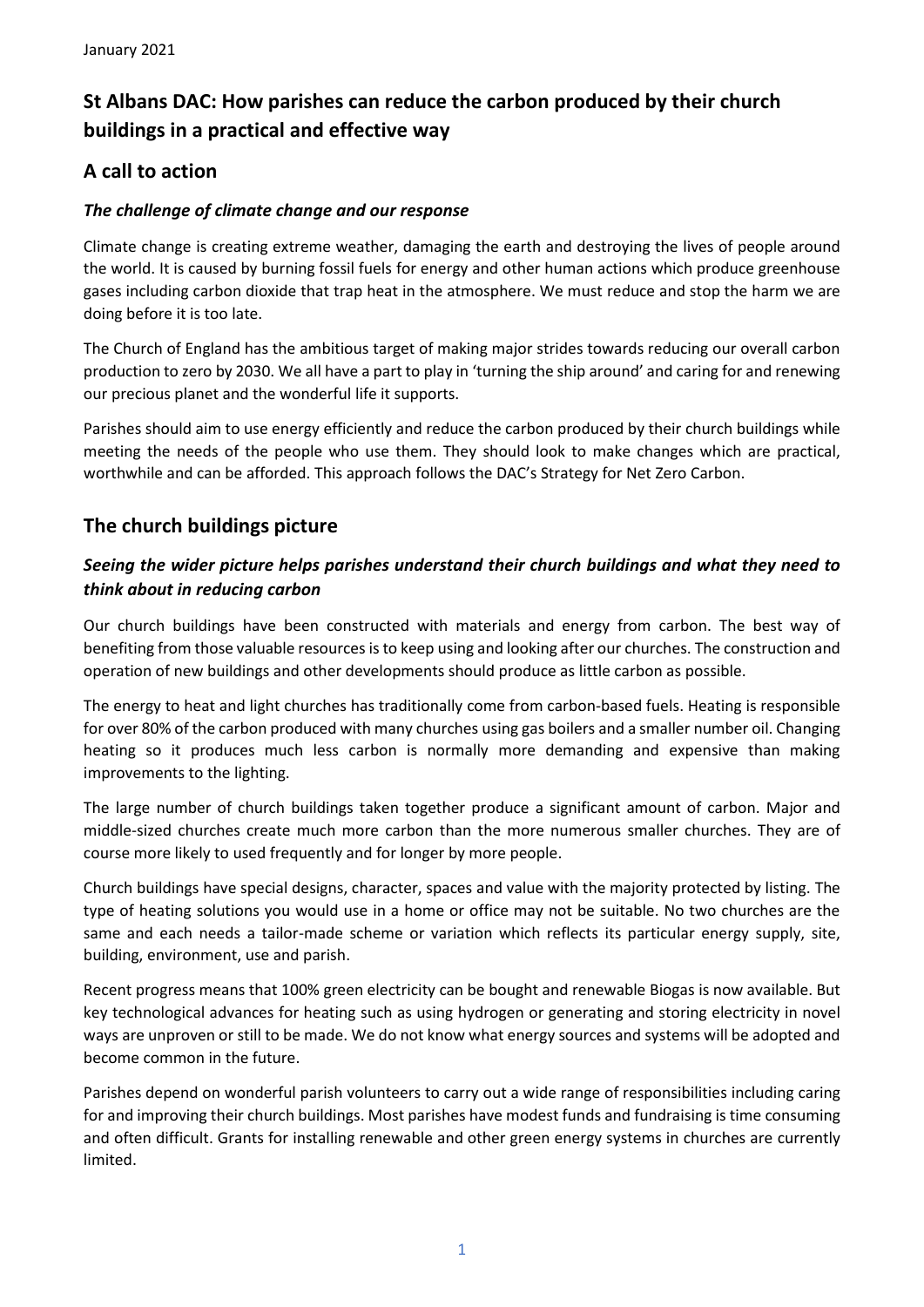There is therefore lots to think about when looking to reduce the carbon your church building produces through lighting and especially heating. Finding and funding the right solution can be challenging particularly when heating is replaced. However, it is possible to make real progress which will reduce carbon.

# **First steps and quick wins**

#### *Steps that all churches can take to reduce their carbon use*

There are a number of first steps which parishes can take to reduce carbon, increase efficiency and potentially save money. These are relatively easy and may not be expensive. You may have taken some of them already. The steps include:

- Seeing how much carbon your church is using and comparing it to similar churches with the Energy [Footprint Tool.](https://www.stalbans.anglican.org/dac/energy-footprint/)
- Taking a 100% renewable electricity tariff
- Taking a green Biogas tariff where suitable and available
- Maintaining your church and keeping water out a damp building uses more energy and is less comfortable
- Reducing draughts and separating people from cold surfaces which again saves energy and increases comfort
- Making sure that your heating system is both being controlled and operating as efficiently as possible.
- Changing light bulbs to LED

The Church of England's 'Practical Path to Net Zero for Church Building' and other advice is helpful.

### **Further steps and big changes**

#### *Following a path to give the best results for your church and parish*

Whatever the reason is for changing your heating, and sometimes your lighting too, you need to follow a path which takes you from a full understanding of your situation and what you require through identifying and assessing options to recommended solutions. Your situation includes the nature of your church building including its construction, contents and internal environment and the existing energy supply and heating system. It also includes your worship and community needs.

As no church and its use is the same as another so the path taken and the best result may be different. It is a mistake to take an 'off the peg' solution though learning from similar churches and parishes can be helpful.

In some village churches with one or two services on a Sunday electrical under-pew heating and panels nearby which warm people may be a good choice. In a larger church with frequent use and a less important floor an air-source heat pump and underfloor heating would give a good basic temperature. Solar panels could be suitable at a church which can make good use of the electricity they generate when there is good light. The key point is that you won't know what the right answer is unless you follow the path from understanding your building and circumstances to recommended solutions.

The Energy Footprint Tool is a good place to start along with the Church of England's 'Heating Checklist'. Energy audits or surveys which assess your church building and your existing and future needs and produce options and recommendations can be very helpful when you need to change your heating system. Energy audits/surveys are available and sometimes subsidised through Parish Buying. Your church architect or surveyor will have a key role in the process because they know your building and see it 'in the round'. The DAC team will advise on how you could follow your own path and give the names of specialist professional bodies and accreditation schemes along with consultants and firms which have worked in the Diocese.